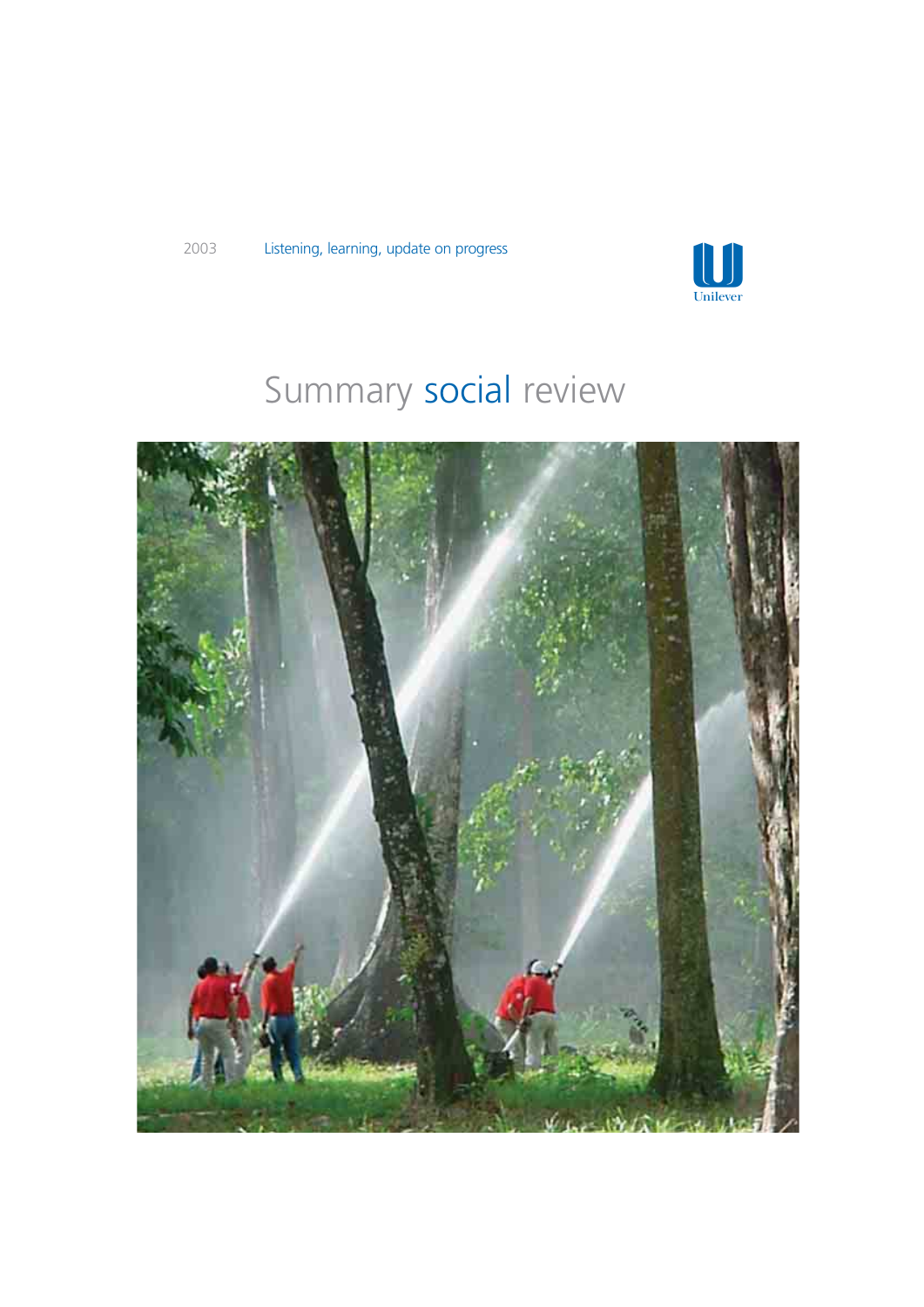# **Contents**



This Summary Social Review acts as a signpost to further information and case studies on our website. For details see the index at [www.unilever.com/environmentsociety/socialreporting.](http://www.unilever.com/environmentsociety/socialreporting/) 

4

6

#### **Management and performance**

#### **Perspectives on progress**

| 2 | Meeting everyday needs                     |     |
|---|--------------------------------------------|-----|
| 2 | Focus on food                              |     |
| 3 | Focus on health and hygiene                | 10  |
| 3 | Global business, local benefits            | 12  |
| 4 |                                            |     |
| 5 | <b>Progress report and looking forward</b> | 13  |
| 5 | External assessment                        | ג ו |
|   |                                            |     |

# Our business

Unilever is a multi-local multinational with consumers, employees, business partners and shareholders on every continent.

The Unilever Group\* was created in 1930 when the British soap-maker Lever Brothers merged its businesses with those of the Dutch margarine producer Margarine Unie. Unilever now has operations in around 100 countries and our products are on sale in around 50 more. In 2003 our turnover was €42,942 million and we employed 234,000 people.

Unilever has two divisions – Foods and Home & Personal Care. Food brands include such well-known names as *Lipton, Knorr, Hellmann's, Magnum, Flora/Becel* and *Bertolli*. Home & Personal Care brands include *Dove, Rexona, Omo, Cif, Pond's* and *Sunsilk*.

| 42,942 |
|--------|
| 5,529  |
| 6,772  |
|        |

*\*\* BEIA = Before exceptional items and amortisation of goodwill and intangible assets.* 



North America €9,869

Front cover photograph This photograph was taken by Adriana-

Maria Santos, an employee at our home and personal care products factory in Recife, Brazil and the winner of the Unilever corporate social responsibility (CSR) photographic competition in 2003. We asked employees to take photos representing CSR in action around our business. The picture shows our on-site fire fighting team – which is staffed entirely by employee volunteers – practising their skills at their monthly training session.

For more information on our financial performance, please see our Annual Review and Summary Financial Statement 2003 and our Annual Report & Accounts 2003 or visit [www.unilever.com/investorcentre/](http://www.unilever.com/investorcentre/financialreports/) 

financialreports.

*\* The Unilever Group, also referred to as Unilever or the Group, consists of the two parent companies, Unilever N.V. and Unilever PLC, which, together with their group companies, operate as nearly as practicable as a single entity.*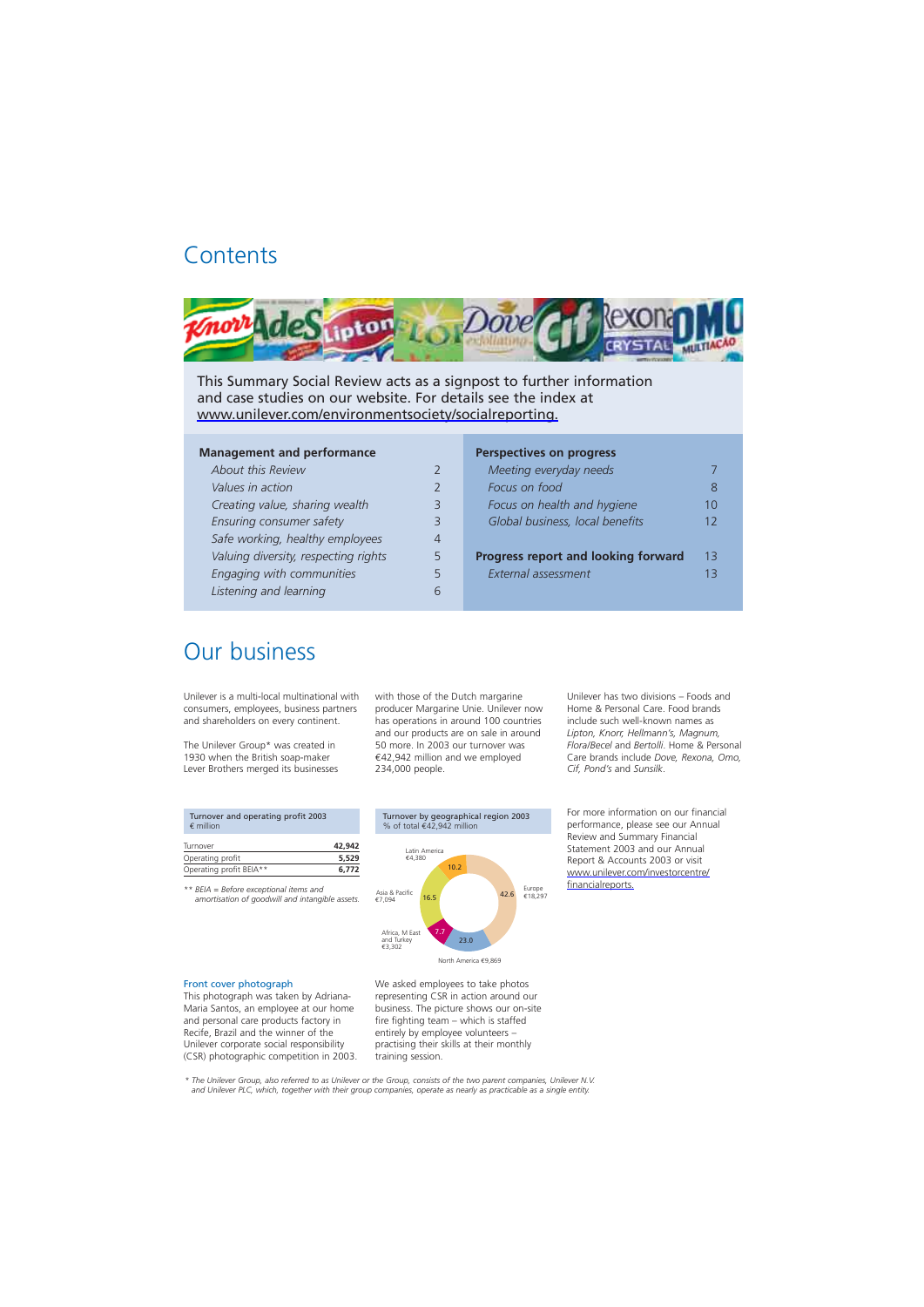# Chairmen's introduction

The world in which we operate is changing. Consumers are increasingly bringing their views as citizens into their buying decisions, demanding more from the companies behind the brands. They want companies and brands they can trust.

In this Summary Social Review, we offer an update on the progress we are making in Unilever to listen and learn from our consumers and our other stakeholders, as we strive to be both a successful business and a responsible corporate citizen.

In the last five years we have become a more focused, streamlined business concentrating on fewer, stronger brands. Now is the right time to restate our mission, which can be summed up in one word: vitality.

*Unilever's mission is to add vitality to life. We meet everyday needs for nutrition, hygiene, and personal care with brands that help people feel good, look good and get more out of life.* 

Taken together with our established statements of values as a business – the Corporate Purpose and Code of Business Principles – this increased clarity about what we stand for puts us in a better position to succeed in the years to come. Our mission is important because it aligns our employees with a clear aspiration and focuses us all on serving our consumers.

Yet restating our mission and values and asking our employees to adhere to them is only a first step. The challenge comes in living them out in day-to-day business decisions, and doing so in a way that is both internationally acceptable and locally appropriate. The long-term success of our business is intimately connected with the vitality of the communities and the environment in which we operate.

As Unilever's most senior executives, our responsibility is to show leadership. One way we do this is to join groups of eighty or so young business managers from all over the world who come together on a



week-long 'Leadership Growth Journey', held last year in Portugal (see photo). One of the journey's aims is to help managers to reconnect with what is important in our own lives, with our sense of values and purpose, and then reflect on our leadership responsibilities. Just as with individual managers, so with the business as a whole: we need to invest the effort to make explicit this sense of being on a journey with a clear purpose, connected to the communities and environment in which we live.

Among the tasks we addressed during 2003 was to set out more clearly how we apply our business principles to the marketing of food and beverages, including principles for advertising to children. We also worked on ways to achieve greater transparency on social and environmental standards in our supply chains. We highlight key aspects of our performance and our continuing work with employees and communities in this Summary Review, trying to show the dilemmas as well as successes.

The fact that we don't always get everything right is one reason why we are committed to transparency, dialogue

Our Leadership Growth Journey programme involves groups of future business leaders in a challenge that includes community and outdoor assignments. Here Co-chairmen Antony Burgmans (left) and Niall FitzGerald lead the group in 2003's journey in Portugal's mountainous Peneda-Geres national park.

and a multi-stakeholder approach. This Summary Review and additional information on our website give an overview of our global performance. Just as important is the local engagement that each of our companies has in every country where we operate. It is at country and community level where the benefits of responsible business are felt, and where negative impacts must be managed. It is there that business, working with governments and civil society organisations, must strive to spread prosperity, protect and preserve the environment and enhance long-term sustainability.

We are committed to open engagement with our partners, locally and globally. Thank you for taking an interest. Please tell us what you think – we welcome your views.

Antony Burgmans

Chairmen of Unilever Niall FitzGerald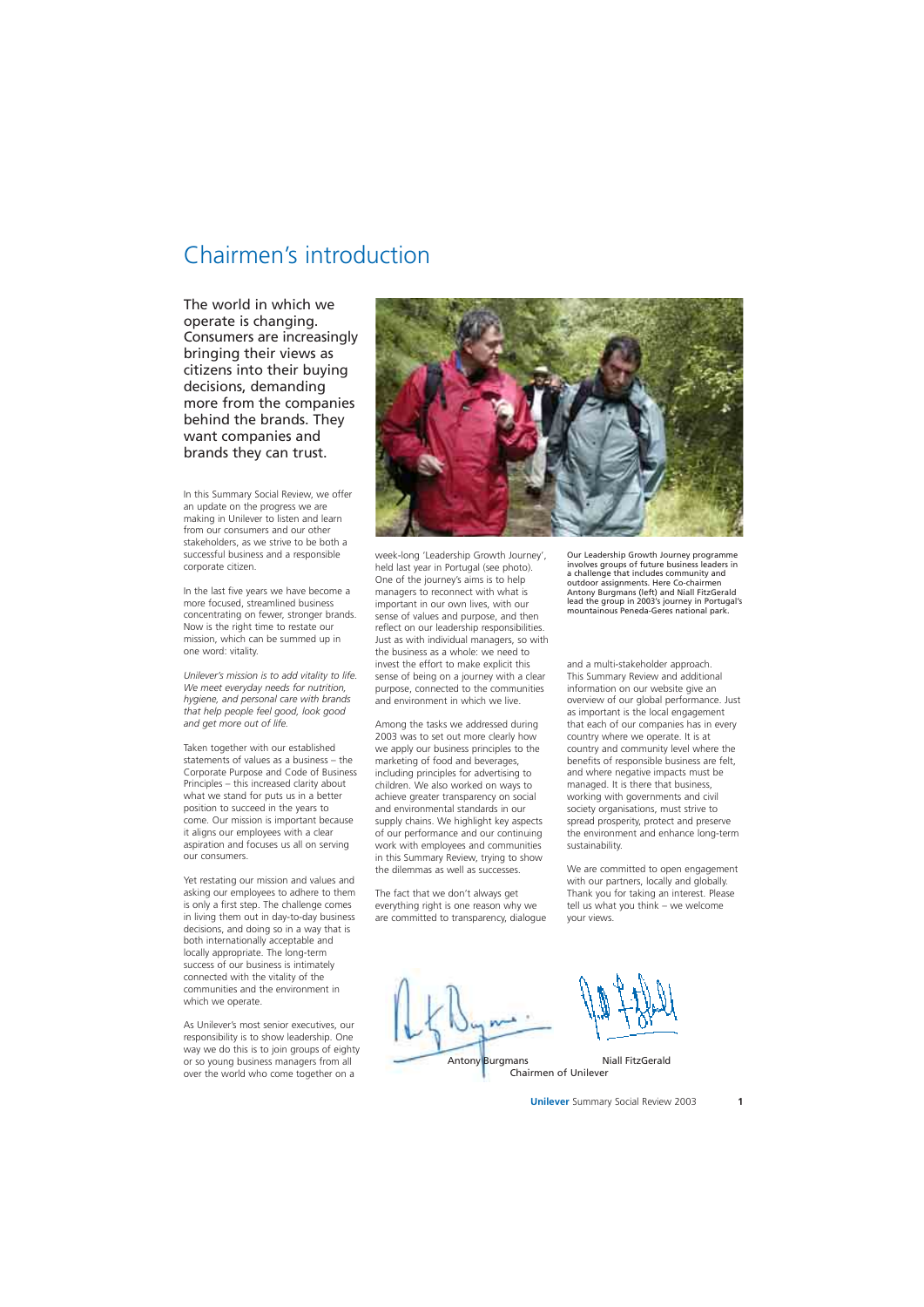# Management and performance

# **About this Review**

A message from Clive Butler, Corporate Development Director



This Summary Social Review provides an update on our progress in 2003 in managing Unilever's social impacts around the world. It follows our second Unilever-wide Social Review, published in 2002, and complements our Environmental Report 2003 (both available at www.unilever.com).

In the first half, we set out our performance where we already have group-wide data, such as health and safety. We continue to work on better ways to measure our groupwide impacts, taking into account that Unilever is a highly decentralised business operating in around 100 countries. We also touch on some of our external partnerships from the Global Compact through to local community initiatives.

In the second half of the Review, we look at some of the issues currently under debate in our industry sectors, and how we are approaching them. These cover topics as diverse as nutrition, health and hygiene and the internationalisation of business.

Our aim in this Review has been to explore the proposition put forward by some that we should focus on a few key issues rather than try to cover the whole terrain. It is just one tool to improve the transparency of our activities, share good practice and report on performance. Around the world, our local companies are engaging with their stakeholders, including through social reports of their own. We welcome feedback on how we are meeting stakeholders' interest in our business.

*For more information on these and other initiatives not included in this Summary Review, please see the index at [www.unilever.com/environmentsociety/](http://www.unilever.com/environmentsociety/socialreporting/)  socialreporting.* 

### **Values in action**

In Unilever we are guided by a clear set of values and standards that governs the way we do business around the world. They are set out in our Corporate Purpose and Code of Business Principles.

Our Code of Business Principles sets out our high standards of business conduct, based on integrity and openness. By putting these shared values into everyday working practice, we can operate successfully as a multinational company, at home as a trusted corporate citizen in diverse local societies.

Our Code Committee oversees the operation of the Code throughout our business, providing guidance and education on its use. It reports directly to the Board. Any breaches are reported through local management, where most issues are resolved; any serious issues are referred upwards to regional group management and if necessary to the Code Committee.

During early 2004, our 'ethics hotline' was extended to cover all our business. The confidential, independently run

hotline is an important addition in helping us uphold the Code, as it provides an extra way for employees to report breaches. We have set ourselves the challenging target of offering a 24-hour service, in every main language of our 234,000 employees. In 2003 we introduced e:learning programmes to support new employees in better understanding the Code.

During the year we also completed work on a set of key principles to achieve greater transparency of social and environmental standards in our supply chains. These steps clarify and build on our established supplier management practices. Unilever's major suppliers and partners are expected to adhere to business principles consistent with our own. We are working on processes to make these standards transparent.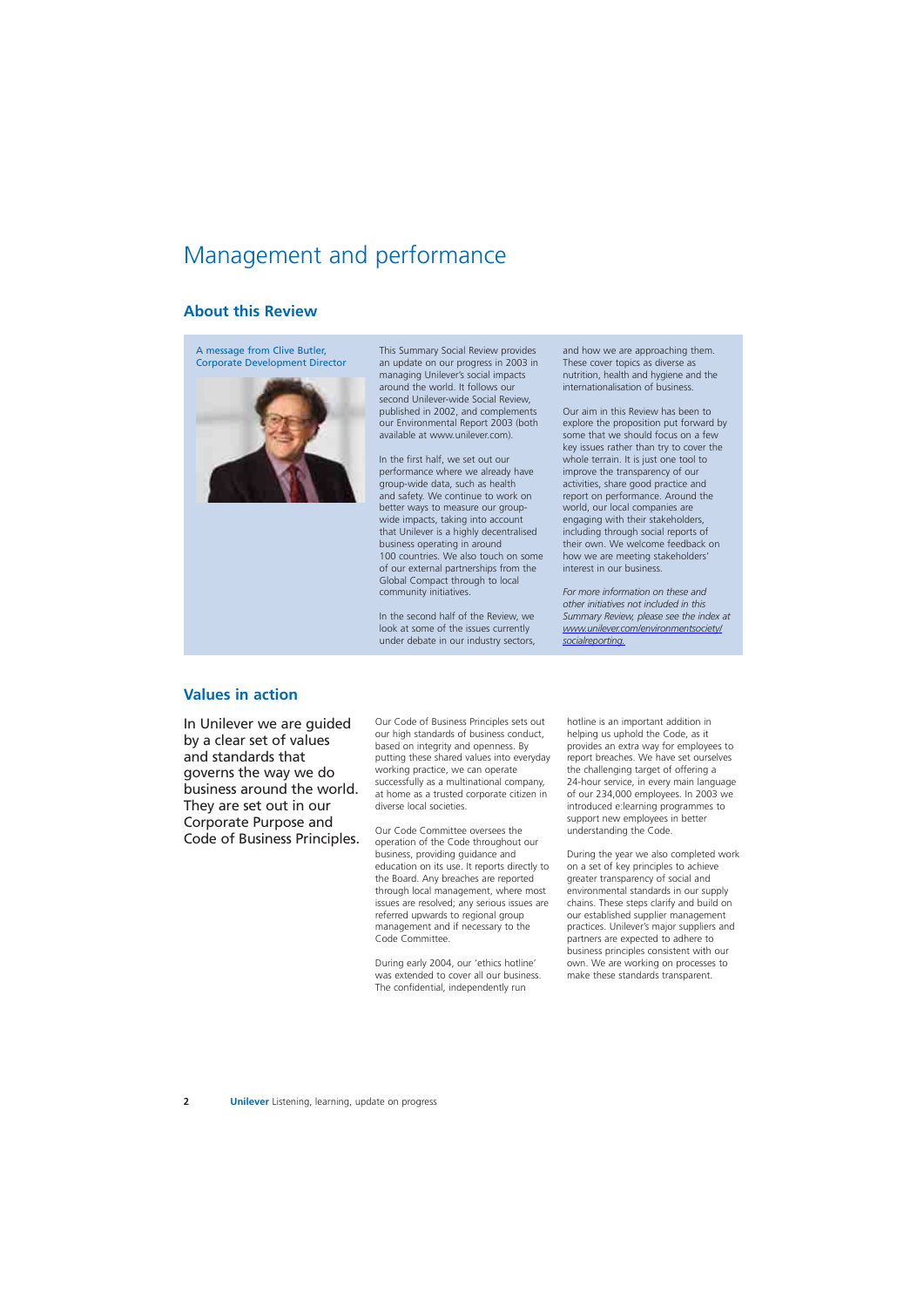# **Creating value, sharing wealth**

Every day, around the world, 150 million people choose our products to feed their families and clean themselves and their homes. By making and selling brands that meet people's everyday needs, we have grown into one of the world's largest consumer goods companies.

Our continuing success in meeting consumer needs is essential if we are to thrive as a business and so be able to pay our employees, suppliers and distributors, develop new products, create value for shareholders, pay taxes and invest in the future.

One measure of our success is the wealth created for shareholders, expressed as 'total shareholder return' (TSR), which combines share price appreciation and dividends paid. In 2003 our TSR performance improved (see chart),



### Unilever is committed to the human and environmental safety of all our products.

Consumers trust us to provide them and their families with products that are safe for their intended use. Our safety policy applies equally to all our products wherever in the world they are manufactured. We design them to be safe, and consistently strive to control ingredients, the supply chain and manufacturing processes.

We set universal standards on critical safety issues that have to be taken into account in all product development work. We carry out much of our work in this area through the Unilever global Safety and Environmental Assurance Centre (see box).

#### Animal testing

The vast majority of Unilever products reach consumers without testing any



The reference group, including Unilever, consists of 21 companies. Unilever's position is based on TSR over a three-year rolling period.

putting us back in the top third of our peer group (see also our Annual Review 2003 for more details of our financial performance).

Unilever generates wealth by adding value to raw materials as they are processed into branded goods and effectively marketed to meet consumer needs. This value is shared among stakeholders in the business. The cash value added statement (above right) shows how this value is distributed, with employees the largest single beneficiary through the wages and benefits they earn. The share for governments



represents direct corporate taxation alone, while the amount shown for communities is only our voluntary contributions to charities and nonprofit groups.

Unilever has a broad international shareholder base. Unilever companies are listed on the local stock market in 14 countries. Around a quarter of Unilever shares are held outside the UK, Netherlands and USA. In 16 countries we offer our All Employee Option Plan, giving employees the opportunity to become shareholders, involved directly in the financial performance of the business.

material on animals. We are committed to eliminating animal testing from our business. Equally, we must uphold our commitment to consumer health and safety and to the safety of our workforce and the environment. So we apply the strictest internal control procedures to ensure animal testing is carried out only when no alternatives are available.

Over the last 15 years we have spent more than €15 million on developing alternative methods. Our ongoing programme includes both in-house research, and funding and collaboration with universities and other research organisations. We also continue to invest in having these alternative methods accepted by the academic and regulatory communities, since only once this acceptance is achieved can animal testing be replaced.

A recent amendment to the EU Cosmetics Directive has emphasised the relevance of this approach. We are working to eliminate animal testing as soon as we can.



Unilever's global Safety and Environmental Assurance Centre (SEAC) plays a central role in assuring human and environmental safety, ensuring that safety decisions are made independently of commercial considerations.

SEAC is responsible for carrying out the mandatory assessment of product and supply chain technology design, considering consumer safety, occupational safety and the environment.

SEAC reports to our Corporate Development Director, as the Board member responsible for safety and environmental matters.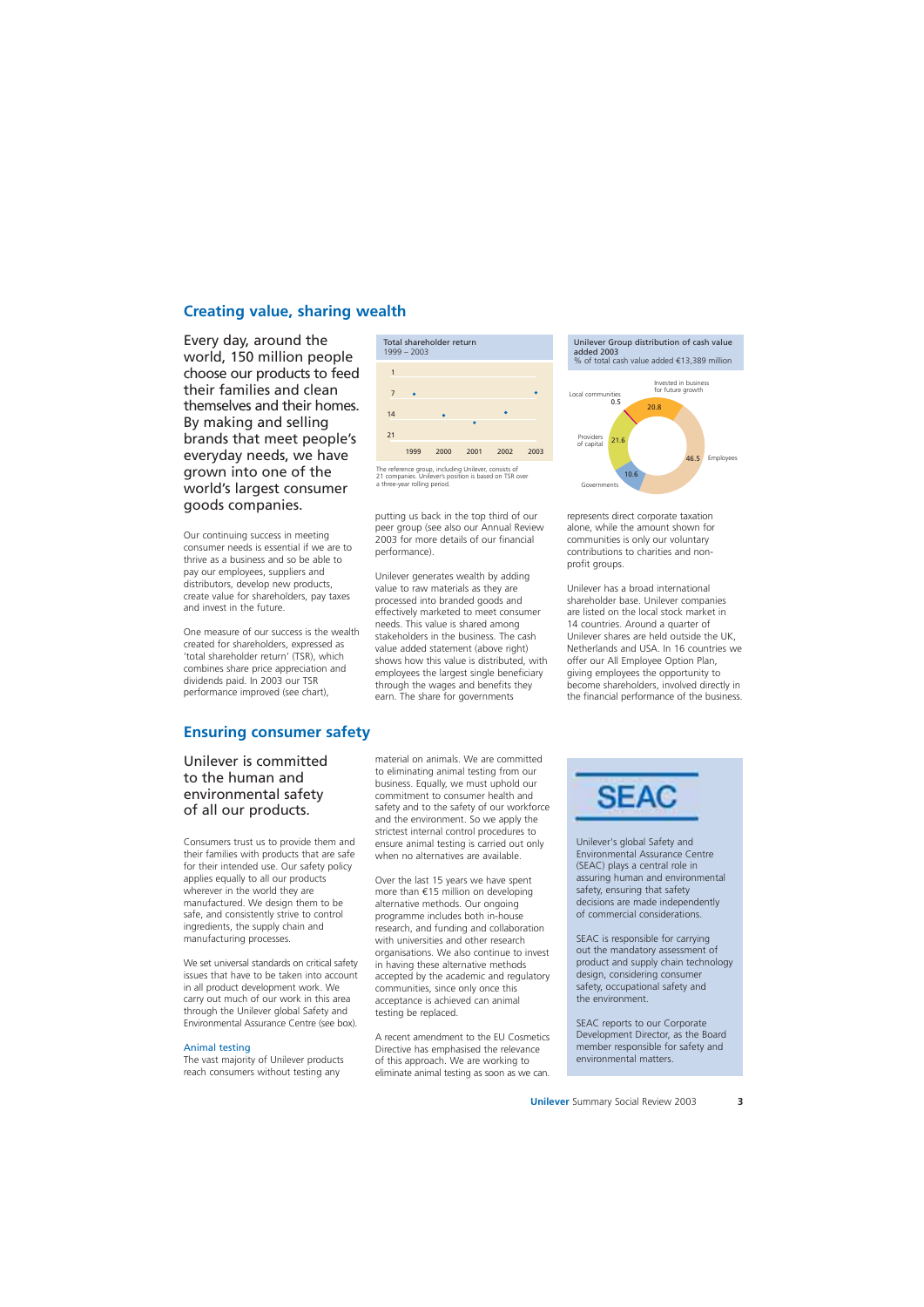## **Safe working, healthy employees**

Unilever strives to provide a safe and healthy workplace and to maintain consistently high standards worldwide. Our goal is to achieve a safe working environment and a world-class reputation for health and safety at work.

In 2003 we met our target of full compliance with the Unilever Occupational Health and Safety Framework Standards in all companies and all countries. These standards require each organisation to establish an occupational health and safety management system that will deliver continuous improvement. Based on the internationally recognised standard OHSAS 18001, they mandate the same global standards for all Unilever organisations worldwide.

Our approach to preventing occupational injury and illness is to identify and address health and safety risks before serious incidents can occur. Our accident frequency rate fell during 2003 compared to the year before (see chart). The number of fatal accidents among our employees and contractors also fell (see chart). However, the only acceptable target is zero fatalities. Given the high number of road accidents, we have focused our efforts on improving safe driving standards in all regions, especially in those countries where most of our road traffic fatalities occur.

In 2003 Unilever organised an occupational health and safety benchmarking study among its industry peer group. Although this positioned us in the upper quartile of the group, we are still falling short of our ambition of being best in class.

As a result, in 2004 we are focusing on the role of leadership, at all levels in the organisation, in ensuring that our health and safety standards are consistently communicated and then enforced. Within each region, additional support is being provided to those organisations whose performance is below the Unilever average. We will also focus on safe driving, contractor management, the use of predictive rather than reactive performance indicators, and on harmonising our global standards for certain classes of process plant and equipment.

#### HIV/AIDS

In some regions of the world the HIV/AIDS pandemic is a grave risk to employees and communities. As there is currently no cure for AIDS, education and prevention are critical to halt the spread of the disease, supported by counselling and sustainable care programmes for those already infected. Unilever is committed to deploying effective programmes of health education and to securing access to appropriate treatment for our employees at all stages of the disease.

Countries differ greatly in the quality of clinical infrastructure, in national health priorities and in the cultural sensitivities that surround HIV/AIDS. Our policies respond and adapt to fit local needs and have been furthest advanced in sub-Saharan Africa. They are aligned with the key principles of the ILO Code of Practice on HIV/AIDS, and, where relevant, provide models for businesses worldwide.

Unilever accident frequency rate 1999-2003 Lost time accidents & restricted work cases per 100,000 hours





Company programmes are developed on the basis of a comprehensive framework of HIV/AIDS interventions. These include the establishment of a programme infrastructure, education, prevention, treatment and care – including antiretroviral therapy where an appropriate infrastructure exists – and the building of joint programmes with the local community. Unilever programmes are available as models on both the Global Business Coalition and Global Health Initiative websites [\(www.businessfightsaids.org](http://www.businessfightsaids.org) & [www.weforum.org\)](http://www.weforum.org) and have been recognised in the Global Business Coalition's Awards for Business Excellence.

#### Unilever five-stage framework of HIV/AIDS interventions in sub-Saharan Africa

Awareness through educational programmes for all employees

**Prevention** including prevention and treatment of occupational exposures and distribution of condoms

Establishing status establishing HIV status of individuals through voluntary testing

Acceptance of status encouraging HIV+ individuals to seek treatment

Treatment and care including access to anti-retroviral therapy

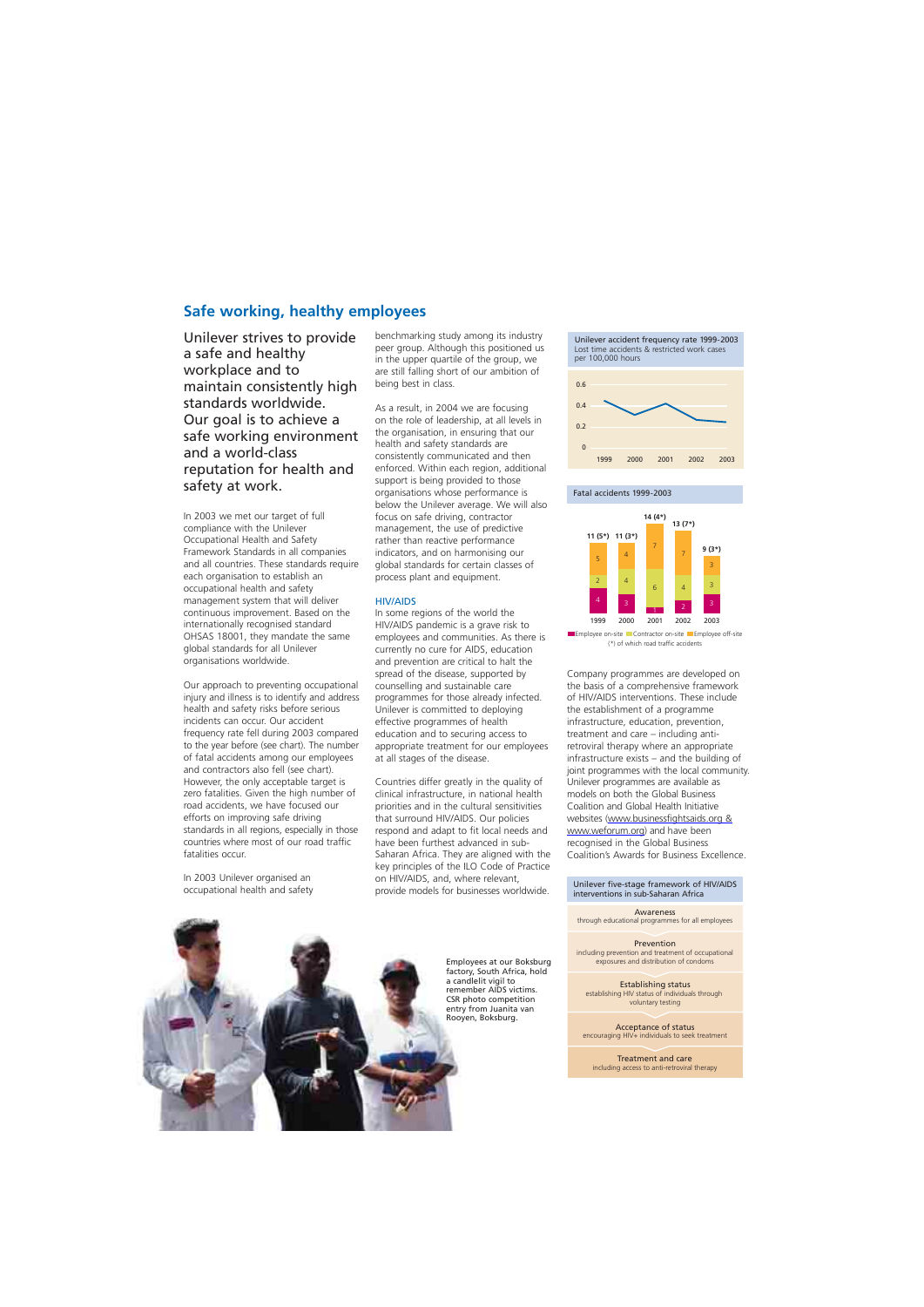# **Valuing diversity, respecting rights**

Diversity is not an optional add-on to our business. It is an imperative to ensure sustained growth, as it is integral to an intimate understanding of our consumers.

Unilever is an international company by design. Today, there are 32 nationalities among our top 200 leaders, and the Executive Committee of seven comprises five nationalities. Across Unilever, we employ around 100 nationalities.

By the end of 2003, more than 30% of our managers worldwide were women, up from 25% when we last reported (2001 figures). The proportion at senior levels, however, is still low at around 5% among the top 200 managers. The position is improving slowly and by the start of 2004, women led our businesses in the Czech Republic, Pakistan, South Central Europe and South Africa.

Such numbers are important for monitoring progress, but real change is achieved by changing our internal culture, not simply setting targets. So our approach to diversity centres on creating an environment that inspires different individuals to contribute in their own ways within a framework of shared values and goals.

This starts at the top: our Executive Committee has set out a vision of diversity for the company and uses a seven-point 'diversity scorecard' to assess its own decisions. A progress report is published every six months on our intranet for employees to see.

During 2003, we developed a toolkit to enable all employees to understand the importance of diversity, and then to act. Launched worldwide early in 2004, it includes a tool for self-assessment of

personal awareness and a practical planning guide for reciprocal mentoring.

#### Respect for rights

Our Code of Business Principles sets out our commitment to diversity in a working environment where there is mutual trust and respect for human rights. This means that we respect the dignity of the individual, and will not use any form of forced, compulsory or child labour. We recognise the right of employees to freedom of association.

Over the last four years we have integrated new businesses worth €30 billion into the group and made over €7 billion of disposals, closing or selling 138 factories and 140 businesses. Our commitment to employees recognises that change is inevitable, so we invest in life-long learning, with the training and personal development of each individual in skills they can use, whether inside or outside Unilever.

# **Engaging with communities**

### Unilever is deeply rooted in the communities where it does business.

Around the world, we make voluntary contributions to charities, and work in partnership with non-profit organisations. We focus on meeting local needs and aim to use our skills to make a real difference.

In 2003 we undertook a special study of our existing partnerships, looking for best practice lessons from those that are strategic and involve business, civil society organisations and the public sector working together. One example is Project Shakti in India, where Unilever works in close partnership with local government and NGOs to empower underprivileged rural women by





providing income-generating opportunities (see page 12).

In 2003, we committed €66 million to community involvement, equivalent to 1.5% of pre-tax profits. Our study shows that at least 9,000 charities and nonprofit groups of many different sizes around the world benefited from this commitment. We estimate that more than 125 million people are touched by these projects, three quarters through our hygiene campaigns.

We estimate that in 2003 more than 42,000 Unilever employees – nearly one in five – were involved in community activities with company support and encouragement.

#### Partnerships in action

In Brazil, Unilever provided financial and strategic support to Ecotropica, a local NGO focused on conserving the quality of life of tropical ecosystems, which links closely to Unilever's partnership with the Living Lakes network.

In Kenya Brooke Bond employees completed the planting of over 100,000 indigenous trees within our tea estates. In partnership with the local community, the company is helping to conserve biodiversity in tea-growing areas.

In Canada our household cleaner brand, *Vim*, works with Habitat for Humanity to build affordable housing for families who would not otherwise be able to buy a home of their own. Money is donated via the sale of *Vim* products and employees volunteer to give a hand in helping to construct the homes (see left).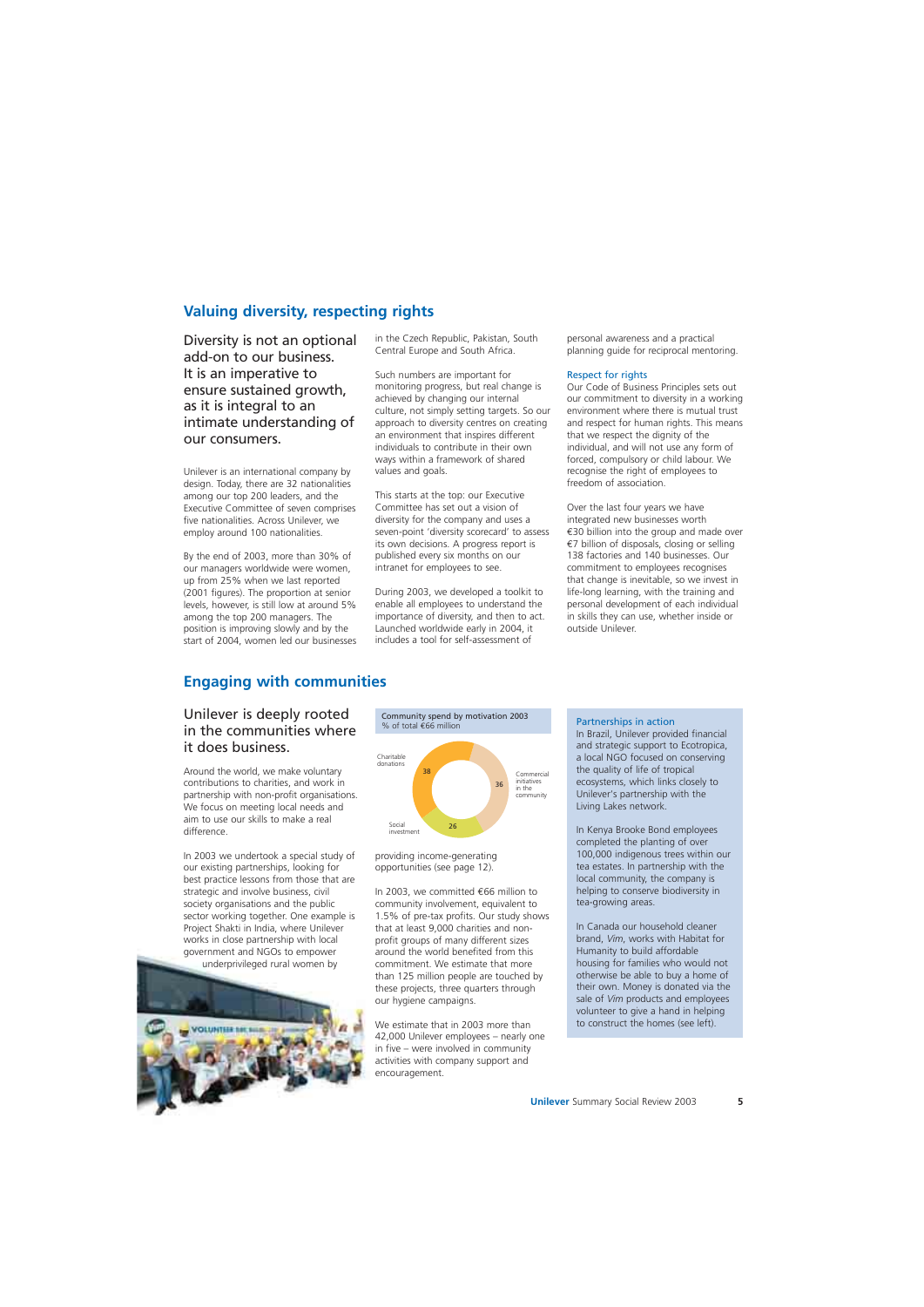# **Listening and learning**

Many people and organisations affect our business or are affected by it. Listening to and learning from our stakeholders informs our decision-making, strengthens relationships and helps us succeed as a business.

Different groups inevitably have differing perspectives and approaches. Engaging in challenging partnerships requires all parties to respect genuinely held beliefs and expertise, if each is to benefit and learn. Sometimes different parties have to agree to disagree so that progress can be made.

Our engagement processes include formal consumer and customer research, initiating and responding to surveys, contributions to public policy debates, partnership research projects, community meetings, and formal and informal dialogues with NGOs and special interest groups. In 2003 we commenced a joint research project with Oxfam to explore the links between wealth creation and poverty reduction. We will report on findings in 2004. Our partnership work on environmental issues is summarised in our Environmental Report, published alongside this Review.

#### Listening to investors

We have a continuing dialogue with socially responsible investment (SRI) analysts, who use a variety of methods to assess our environmental, social and financial performance. In developing our worldwide key performance monitoring, we are seeking a balance between broad global data on externally set common indicators and the need to focus in depth on material issues of direct relevance to Unilever and our industry sectors (see box).

#### Listening to consumers

Consumers are at the heart of our business: listening to their views is the key to our success. We are

engaged in an ongoing<br>conversation with **800 7766** conversation with consumers all over the world, to understand their diverse tastes and needs. For example,



all new Unilever business leadership trainee recruits in India spend six weeks living in a village interacting directly with rural consumers to develop a sound understanding of their needs.

#### Listening to employees

Following a pilot employee survey in 2002, we plan to take the survey worldwide in 2004. All employees can contribute to our improvement process and this tool will give them a clear voice on issues such as leadership and opportunities for personal development.

#### Listening to international organisations

Unilever is a founder signatory of the UN Global Compact, a multi-sector forum which brings together business, international and civil society organisations to address issues of sustainable development and poverty alleviation. We are committed to living out the Compact's nine founding Principles (covering the three areas of human rights, labour and the environment) in our everyday business operations, and furthering the Compact's objectives by participating actively in its programmes.



dialogues, in We engage with the Global Compact directly in policy particular those on Sustainable Development and Development of

Small and Medium-Sized Enterprises. We contribute to Compact learning forums, engage in UN partnership initiatives, and encourage advocacy through our senior executives' speeches and Unilever publications and website. Several of our local businesses are also members of the Compact's local networks. Examples of the projects and case studies we have submitted to the Compact are available [at www.unglobalcompact.org.](http://www.unglobalcompact.org) 

Unilever supports and learns from many of the organisations that promote corporate social responsibility and encourage multi-sector co-operation and partnership. Internationally, we are members of Business for Social Responsibility in the USA, CSR Europe and the International Business Leaders Forum. Our local companies are also active, for example as founder members of the Brazil-based Instituto Ethos and through Philippine Business for Social Progress.

#### Recognising responsible business practice

We are included in two international stock market indexes, the Dow Jones Sustainability Indexes (DJSI) and the FTSE4Good Index Series. In 2003, for the fifth year running, we led the food industry category of the DJSI. An analyst at Dow Jones commented: "The successful execution of its sustainability strategy positions Unilever among the leaders of its industry. This is supported by Unilever's high level of engagement across all three corporate sustainability dimensions – economic, environmental and social<sup>"</sup>

Unilever was ranked third out of the top 100 'companies that count' for corporate responsibility in the second CR Index, published early in 2004 in the UK by Business in the Community (BITC), an independent business-led organisation.

Unilever also led the food producers and processors sector of the Business in the Environment Index – BITC's annual survey of corporate environmental engagement – and was placed in the Premier League of companies with an overall score greater than 95%.

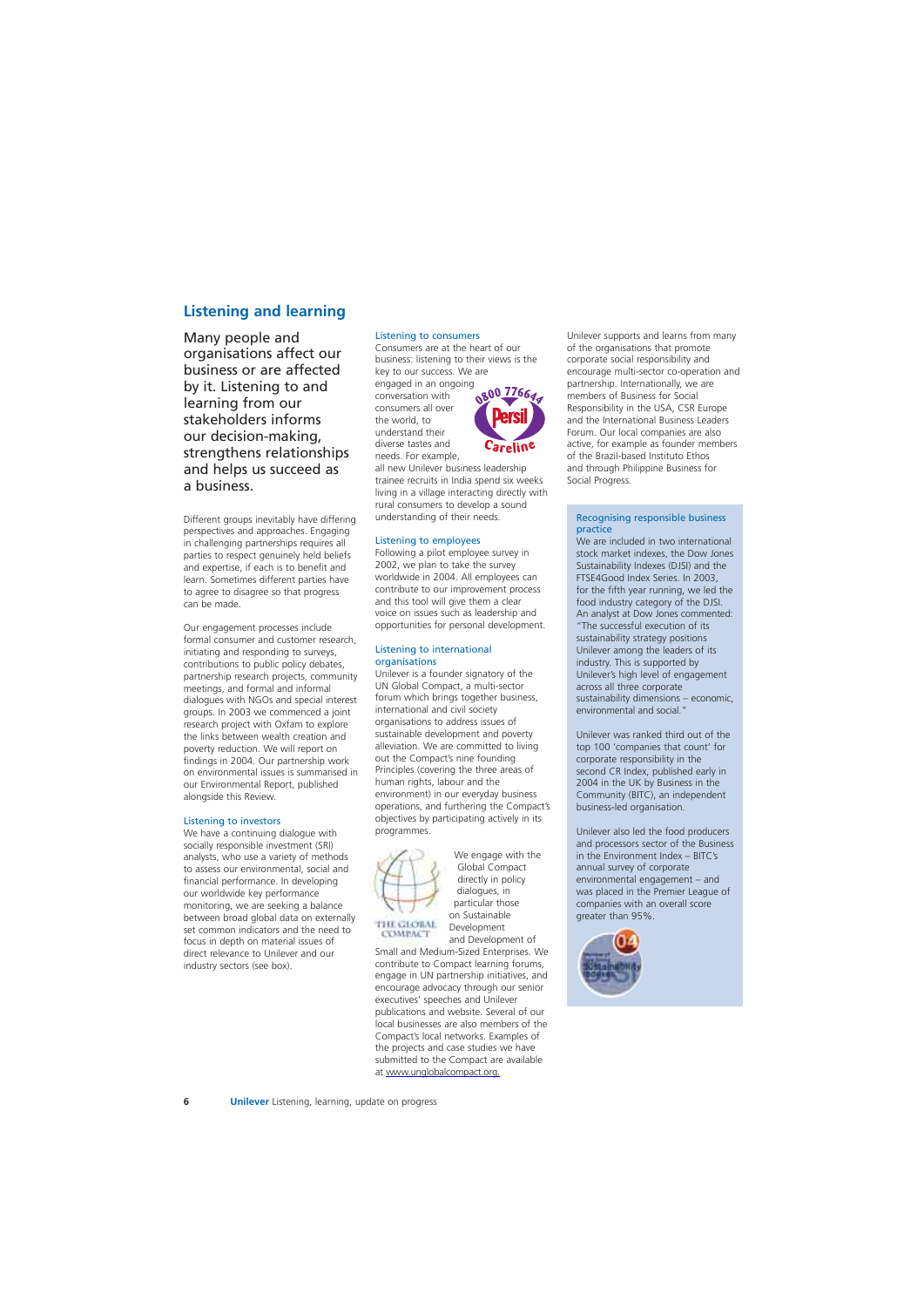# Perspectives on progress

# **Meeting everyday needs**

Unilever products are sold in 150 different countries. To succeed, we must listen to consumers and tailor our products to suit different markets, tastes, habits and pockets. Respecting these differences, not imposing a single global viewpoint, is at the core of our business approach.

People the world over aspire to improve the quality of their lives and gain access to basic consumer goods. By 2006, purchasing power in developing and emerging economies is expected to exceed that of the developed world. We believe that central to our continued success in these growing markets are our longstanding local presence and in-depth understanding of consumers' needs, our extensive local distribution networks and above all our investment in people – 90% of management, for example, is locally recruited.

#### Responding to local needs

Our purpose in Unilever is to meet the everyday needs of people everywhere. We invest in consumer research in all the countries where we operate, to understand better those needs. As part of our 'Path to Growth' business strategy, we are reducing the number of our brands, down from more than 1,600 to 400 by the end of 2004. By concentrating on strong brands, we are able to focus resources and fund competitive levels of innovation. This

smaller portfolio comprises both brands with global scope or potential and 'local jewels' that are strong in a particular country or region.

Strong brands build greater trust with the consumer. The brand is the guarantee of consistent quality, ensuring the product will always meet consumer expectations. Brands are as important for people on limited incomes who cannot afford to risk money on unreliable products as they are for discerning, affluent consumers.

As consumer tastes and needs vary greatly, products within some international brands are tailored to meet local preferences. For example in Brazil, sales of *Sunsilk* more than doubled following the introduction of new products responding to differing hair types in the region. In other cases, where there are distinctive local needs, we have developed and maintain strong local brands – our local jewels. One example is *Joko* tea in South Africa, which meets consumers' specific demands for a strong black tea and is the market leader in its sector.

In a growing number of cases, we are able to deliver additional social benefits by reformulating products. For example, we have enriched products with minerals and vitamins to contribute to preventative healthcare efforts and combat deficiencies in local diets. Working closely with UNICEF, Unilever in Ghana has launched a brand of salt fortified with iodine called *Annapurna*. Following its success in tackling iodine deficiency in Ghana, in 2003 we introduced it in Nigeria, Africa's largest salt market. In Asia, we reduced the lather of *Surf* washing powder, saving



New *Annapurna Krrunchy* biscuits are fortified with vitamin A and zinc to boost children's immune systems. Unilever developed these in Ghana with a third party manufacturer in order to keep costs down and to make an affordable product to appeal to low-income consumers.

consumers time and effort, and reducing the amount of water needed for rinsing. In several markets, we offer products in small, affordable sachets, so lowerincome consumers can purchase quality shampoo, for example, or foodstuffs. In Ghana, *Annapurna* salt is made available in 200g sachets to place it within the price reach of some of the country's poorest families.

We recognise that the issue of consumer packaging is a complex one, sometimes requiring us to balance the need to ensure product safety (for example through tamper-proof fittings) or affordability (through small portion size), with social and environmental concerns. Unilever's approach to these challenges is to invest in scientific research and innovation, while working closely with stakeholders in local markets, including consumers, governments and other agencies to minimise negative impacts.

#### Consumer understanding

In seeking to meet and anticipate consumers' needs, our consumer science team uses sensory and behavioural research techniques in testing new products and in understanding how our products can improve people's quality of life.

An example of our sensory research is our work to translate the ordinary words our consumers use to describe foods – such as smooth, refreshing and thick – into a common technical language that our product developers can use to improve our products. Using this technique, our researchers identified the type of pea preferred by consumers in the UK. Our *Birds Eye*  brands were adapted to use the pea varieties which reflect this subtle consumer preference.

On behavioural research, an example is our support for studies over several years by the University of Wales, UK, into methods of helping children to enjoy fruit and vegetables. This led to the 'Food Dude Healthy Eating Programme' – a partnership initiative to improve the diets of British children.

[See www.fooddudes.co.uk.](http://www.fooddudes.co.uk)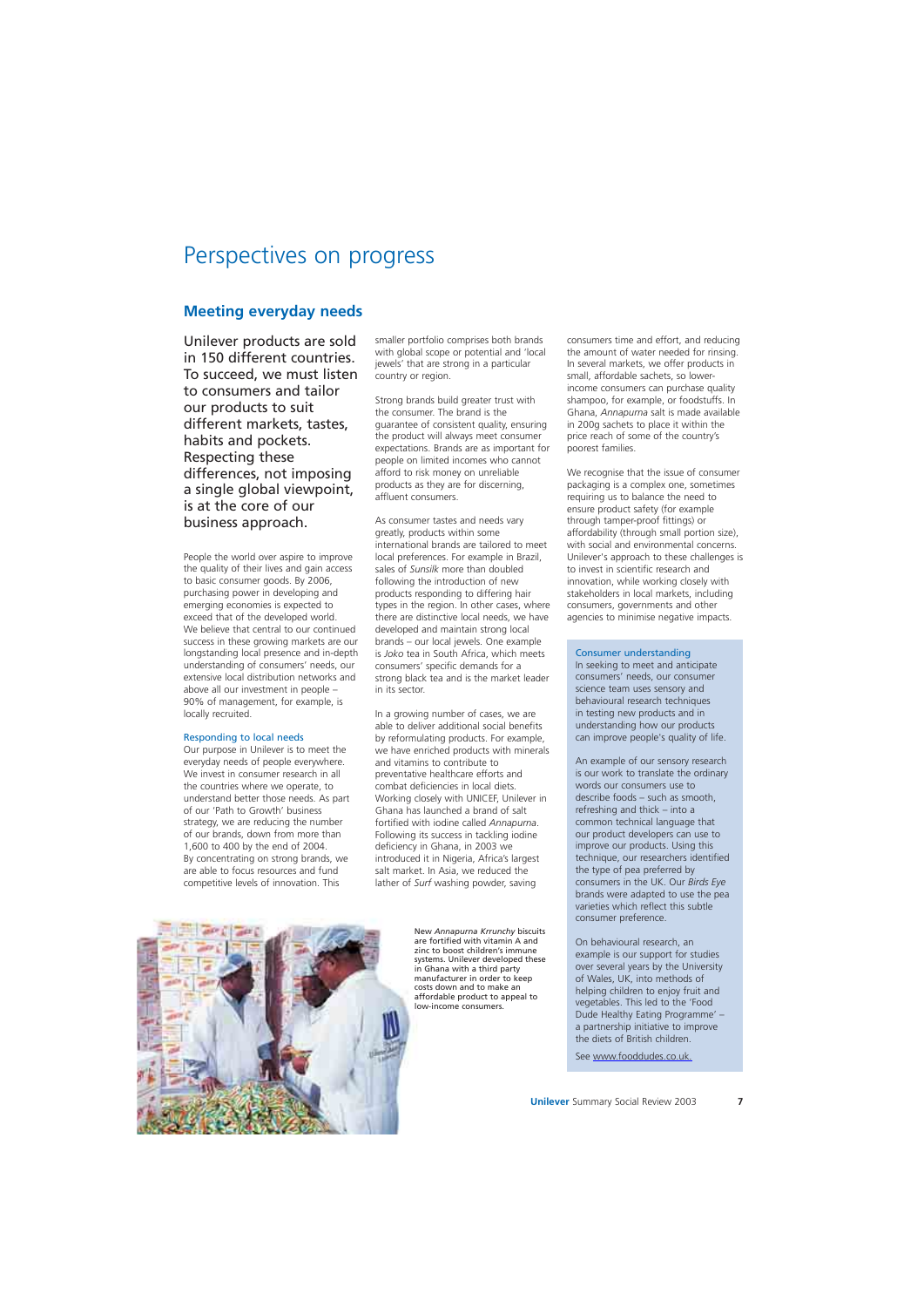### **Focus on food**

International attention is increasingly focusing on food as a health issue. As one of the world's leading food companies, we recognise our responsibilities to join with others in addressing these concerns.

The World Health Organisation has warned that obesity "has reached epidemic proportions globally" with more than one billion adults overweight. National obesity rates vary considerably, not always linked to wealth: from below 5% in China, Japan and some African countries, to more than 75% in urban Samoa. However, even in low prevalence countries like China, rates in some cities are now almost 20%.

Unilever is committed to market tasty foods that help consumers everywhere achieve nutritional balance. We understand that for some the pressures of modern lifestyles make it difficult for families to eat a healthy balanced diet. This can contribute to weight problems and disease. However for others, especially those with low incomes, the issue is the availability of safe, nutritious food at affordable prices.

#### Sustainable sourcing

In addition to environmental measures, Raw materials and ingredients are also an important focus of attention. Unilever has a tradition of leadership in developing responsible sourcing of the materials on which our business depends. We have taken initiatives for developing sustainable fishing practices through the Marine Stewardship Council and agriculture through the Sustainable Agriculture Initiative Platform. We focus on those areas where we can make a measurable contribution, for example in our agricultural programme we have agreed ten key sustainability indicators.

these include two social considerations: the participation of people and communities, and impacts on the local economy. Details of our sustainability programmes are set out in our Environmental Report.

#### Consistent global approach

We market and sell many brands that have long assisted consumers in maintaining a healthy diet. For example, *Iglo, Birds Eye* and *Findus* frozen foods provide vitamins from fresh vegetables all year round. The *Bertolli* range promotes a healthy Mediterranean diet, and *Hellmann's* yoghurt-based mayonnaise offers a tasty low-fat dressing. *Flora/Becel pro.activ* products contain plant sterols that reduce harmful cholesterol. *Slim.Fast*  offers a nutritionally balanced way to manage weight while *Lipton* provides healthy, refreshing beverages based on the natural vitality of tea. We also offer many alternatives such as low-fat, lowsugar and low-carbohydrate products.

Some of our other brands, such as *Magnum* ice creams, are designed to be treats for moments of indulgence and enjoyment – which we recognise as part of a healthy, balanced diet that people enjoy. At the same time, we recognise our own responsibilities for effective labelling and information about the nutritional content of our products, to enable consumers to make informed choices about what they eat.

Underpinning this approach are product development capabilities and strong science that increasingly enable us to offer healthier choices without compromising taste, enjoyment and convenience. The nutrition science expertise of the Unilever Health Institute (see box) and our global network of nutritionists provide the evidence and support for the health benefits and nutritional value of our products. We seek to work with healthcare professionals, government agencies and other partners to develop a joint understanding and agree common approaches in nutrition and health programmes. Each of our businesses applies this approach in ways that are relevant for their local markets.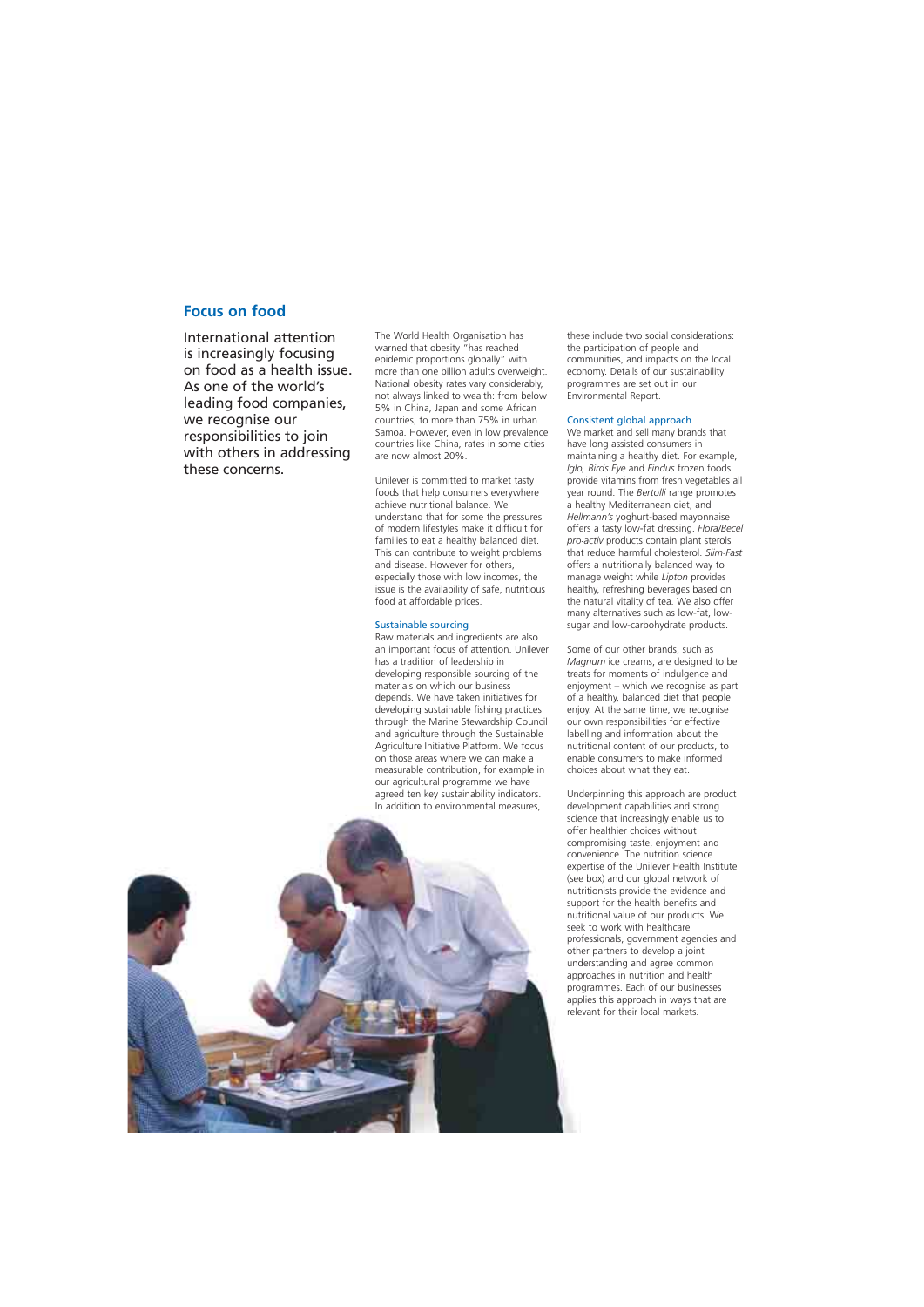#### Local application

In keeping with our commitment to meet everyday needs everywhere, we continuously reformulate products to enhance their nutritional quality. We see this as a growth opportunity in future. For example, in China, we have launched *Knorr* soya sauce fortified with iron and in Kenya we are introducing a wholemeal maize flour fortified with iron and vitamins.

#### A fresh brew

Unilever Vietnam has developed a new toothpaste after carefully researching local consumer preferences. *P/S Green Tea* is based on Vietnamese consumers' love of green tea. According to oriental medicine, it is believed that green tea helps relieve oral inflammation caused by 'inner heat' or an imbalance of yin and yang. Green tea extract contains high levels of fluoride and polyphenols, ingredients known to strengthen teeth, prevent tooth decay and stop bad breath.



#### Working in partnership

We continue to research science-based innovations, seeking to increase and preserve the benefits of natural ingredients, to reduce salt, trans fats, saturated fats and sugar, and to enrich products with vitamins and minerals. In the UK, Unilever Bestfoods is working in partnership with other food manufacturers to reduce the salt content of soups and meal sauces. In 2003 the consortium achieved a 10% reduction, without compromising consumers' enjoyment, and further changes are planned.

Recognising the importance of physical activity for health, we

encourage active lifestyles. For example, *Flora*  supports the London marathon and through a new



global partnership with the World Heart Federation, *Flora/Becel* is helping to promote a heart-healthy diet and lifestyle.

#### Responsible marketing

Our focus on informed consumer choice also includes a responsible approach to marketing our products and communicating with consumers. In 2003 we developed formal food and beverage marketing principles to codify and make explicit our established policies.

Working from the basic premise that all food and beverage marketing materials must be truthful and not misleading, the principles for food and beverages make clear that any nutrition and health claims should not only have a sound, scientific basis, but also that food should be portrayed in the context of a balanced diet. Additional principles cover advertising to children, for example not to mislead about potential benefits from consumption of the product, such as status or popularity with peers, sports success and intelligence.



Innovation and creativity in advertising by their very nature test the boundaries of expectations and sometimes cause concern. In 2003, for example, our *Magnum* ice-cream range launched a marketing campaign promoting seven new flavours, each linked to one of the 'seven deadly sins'. Although the campaign did not breach any advertising standards, we recognised concerns expressed by some church groups in certain countries. We learnt that while the campaign appealed to many as light-hearted, it was less welcome to others in different parts of society around the world.

# Unilever Health Institute

#### Sound science underpins our products

The Unilever Health Institute (UHI) is our international knowledge and research centre for nutrition, health and vitality. The Institute provides a strong research and development capability, which allows us to improve our products and their nutrition messages on the basis of the latest scientific insights. We also share this expertise, both with our own employees in the UHI Nutrition & Health Academy and with external scientists, healthcare professionals, the media and consumers. Regional UHI centres in Africa, Asia and Latin America support local insight and innovation in developing and emerging markets.

At the fourth annual UHI symposium, held in April 2003, Unilever scientists and marketers met psychologists, educators, medical and consumer experts from all over the world. The objective was to identify the major scientific trends that could influence food and beverage products to contribute to wellbeing and mental and physical performance.

In 2004 the UHI symposium will be on 'The healthy choice, an easy choice: from nutrition science to consumer action'.

Differences in social norms and expectations underline how difficult it is to adopt universal rules on advertising. Unilever is committed to the development of self-regulatory codes of best practice in advertising, which should be clearly enforced. We encourage co-operation between industry and national advertising bodies to ensure this approach succeeds and evolves sensitively over time.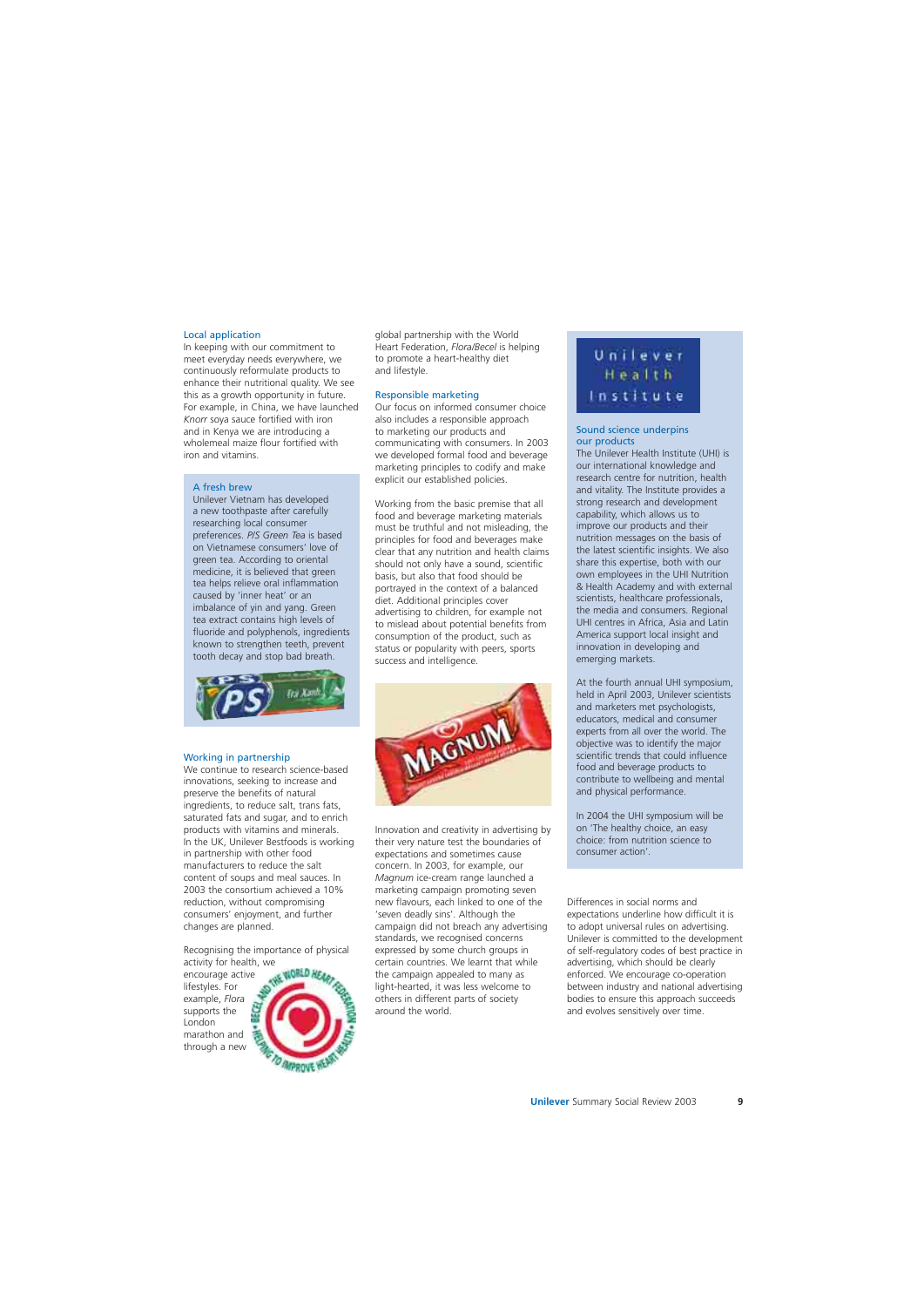## **Focus on health and hygiene**

When one of Unilever's founders, William Lever, started selling *Sunlight*  branded soap 120 years ago, he didn't just found a successful business, he also helped improve the health and life chances of ordinary people in nineteenthcentury Britain.

Simple hygiene practices such as washing hands with soap can significantly cut the incidence of diarrhoea – one of the major causes of death in the developing world. The effective communication of this message will be an important part of achieving three of the United Nations' Millennium Development Goals (reducing infant mortality, improving maternal health and combating major diseases). It is also a message that Unilever has been communicating since it first began manufacturing soap.

Health and development professionals increasingly recognise that providing sanitation and clean water alone is not enough: individuals need to understand the importance of changing their own hygiene practices. As a company in close touch with consumers' habits, preferences and attitudes, we recognise our role in helping to deliver such health messages to communities in ways that are easy to understand (see box Clean hands save lives).

In the developed world, in contrast, the ready availability of vaccinations and antibiotics, together with longstanding sanitation, means that the risks of infectious diseases are lower than in the developing world. However, risks do remain, as can be seen from increased gut infections arising in the home environment. Such infection risks are heightened by the trend for more people, particularly the elderly and very young, to be cared for in the home.

Across the world, Unilever markets a wide range of products that play a role in improving personal and home hygiene – primary barriers against infection and disease. These include soaps such as *Lifebuoy*, laundry products like *Omo*, household cleaners such as *Cif* and disinfectant cleaners like *Domestos* (see box *Domestos* brings hygiene to life for Polish children). Our advertisements, helplines, education programmes and hygiene messages all help to alert consumers to the risks and how to tackle them.

Unilever works in partnership with the public and academic sectors at the cutting edge of hygiene science, through initiatives such as the International Scientific Forum on Home Hygiene (see box Promoting effective hygiene practice). Bringing the many different agencies together helps to build understanding of the complexities of the issues involved in improving hygiene for all.

#### *Domestos* brings hygiene to life for Polish children

In Poland, *Domestos* has brought a national health education campaign on hygiene in the home to 200,000 six-year old school children each year since 2001.

Developed in partnership with the Ministry of Education, the programme educates children about how to avoid the dangers of invisible bacteria and viruses. Tools include a website, exercise books, videos and stickers for pupils, handbooks for teachers and leaflets for parents. These are backed up by TV and press advertising and posters in major cities, as well as public information in children's play areas and health advisory centres.

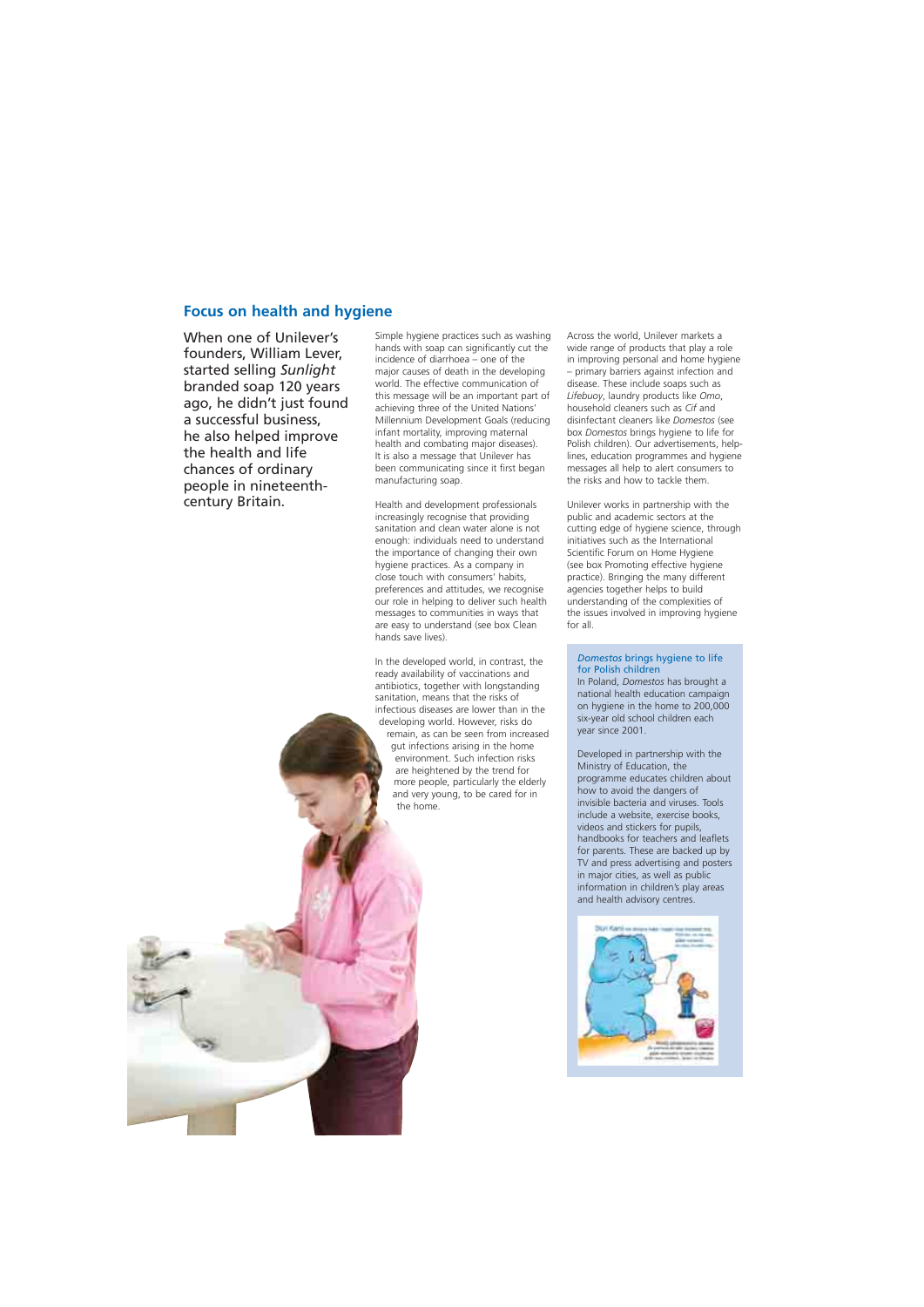#### Clean hands save lives

Unilever's *Lifebuoy* Swasthya Chetna is the single largest rural health and hygiene educational programme ever undertaken in India. The *Lifebuoy*  brand has set a bold objective to help educate one billion Indians over five years about basic hygiene habits, including washing hands with soap. Diarrhoea is the second largest cause of death among children under five in India: a World Bank study shows that using soap for handwashing can reduce incidence of diarrhoea by nearly half (48%).

The programme involves health educators working with young mothers, school students, teachers, government agencies and community leaders to spread the message, using games, story boards, songs, drama and a special

#### Gaining confidence in chemicals We go a step further to ensure

In Europe, concerns have been raised transparency and consistency by about the safety of the increasingly working with industry partners complex chemicals being included in through the Human and Environmental some products. Unilever is committed Risk Assessment initiative, a voluntary to strengthening consumer confidence industry programme to carry out<br>in how human health and the risk assessments on ingredients on environment are protected. We are household cleaning products. playing an active part in discussions with institutions and key stakeholders about Our comments on REACH to the a new European Chemicals Policy, the **European Commission concentrated** REACH system, which would change on making the draft policy workable the way chemicals are controlled and on strengthening consumer and tested. The confidence, not only through on-pack

People trust our brands to use every additional information routes. day in their homes to safeguard their health and their children's health too. We apply rigorous safety standards and strongly believe in providing consumers with risk information in an honest and clear way. In addition to displaying essential safety information on pack labels, more information is available via our consumer care-lines.

'Glow-germ' demonstrator to reveal hidden germs. In 2003, the programme covered about 15,000 villages in eight states of India and touched about 70 million people. Unilever's annual investment is over €750,000.



risk assessments on ingredients of

labelling but through a range of



#### Promoting effective hygiene practice

The International Scientific Forum on Home Hygiene (IFH) provides a forum which is working to develop and promote the role of home hygiene in preventing infectious disease. This non-commercial foundation is funded by Unilever and guided by an independent scientific advisory board. It brings together scientists and healthcare professionals, to better understand the risks, to promote further research and to spread good practice.

IFH has developed a risk-based approach to home hygiene – 'targeted hygiene' – not creating a germ-free home, but getting rid of germs in the places and at the times that matter. During 2003, the IFH developed a training resource for professional carers on preventing infection in the home, working with the Infection Control Nurses Association.

See www.ifh-homehygiene.org.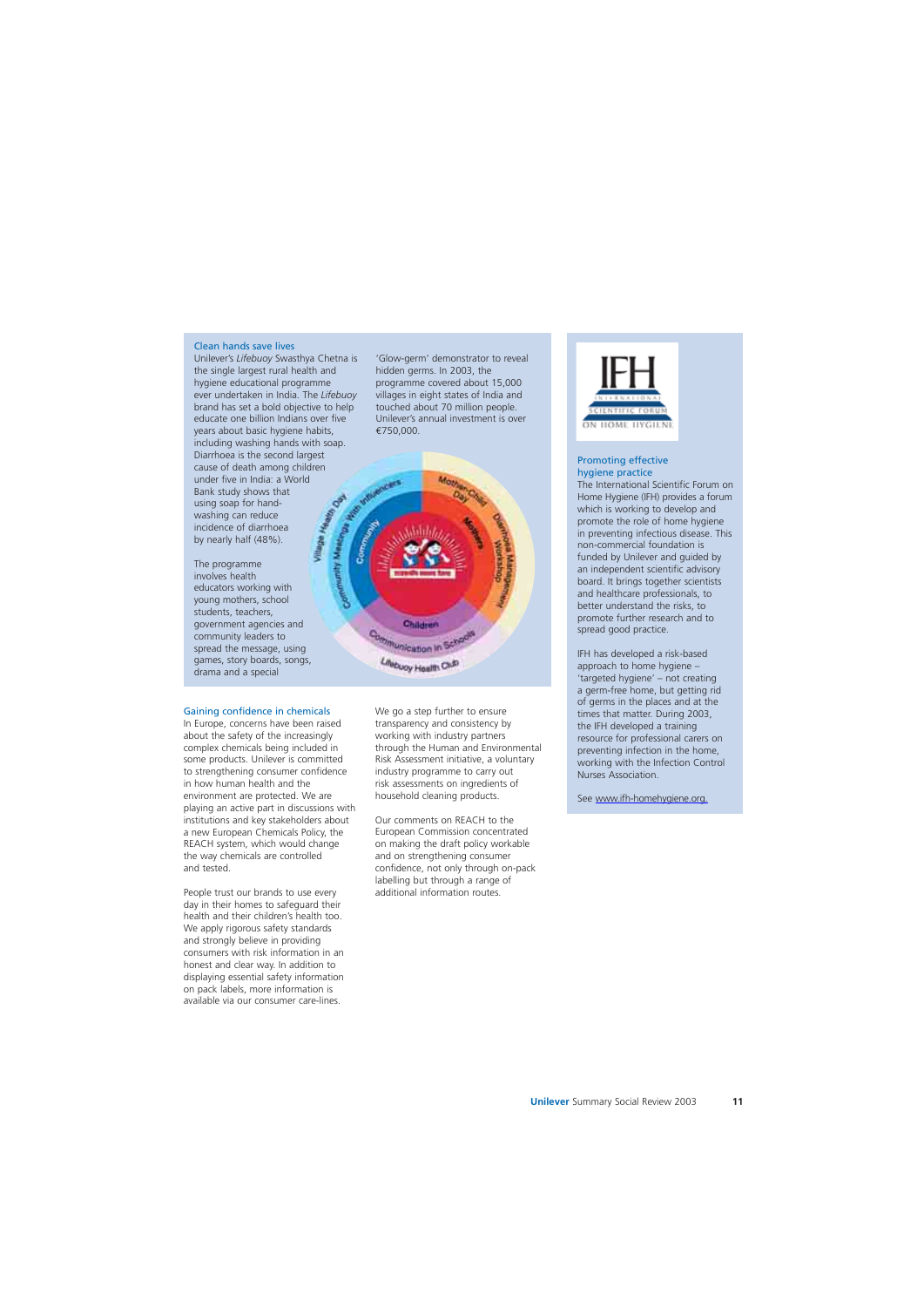### **Global business, local benefits**

Developing and emerging markets account for around one third of our total sales, and more than two thirds of our employees are outside Europe and North America.

As the world economy continues to integrate, we understand that real fears arise about local impacts. In Unilever we believe that companies, doing business in a responsible and sustainable way, can help to raise the quality of life and standards of living in some of the poorest parts of the world. This is especially so where business works in partnership with governments, international agencies and others to tackle the wider social, economic and environmental challenges that arise.

Unilever's operations create wealth and generate employment for local people. They bring the strengths of an international business to benefit local economies. Local employees are trained in advanced performance management systems, have access to world-class technology and gain experience in leading-edge consumer research and retailing strategies.

Wherever they are in the world, Unilever operations work to maintain our high standards of responsible corporate behaviour. As a minimum, our businesses are required to meet all local legislation. In addition, our individual business

functions, from health and safety to employee development, work towards continuous performance improvement, and share best practice across regions.

#### Growing local markets

Beyond our own operations, we also invest in sourcing and distribution chains and so support the development of small and medium-sized enterprises (SMEs) and local business infrastructures. Involvement in our supply and distribution can offer people a first step on the ladder of economic opportunity.

Unilever Vietnam, for example, has consciously sought to develop a range of sourcing and distribution partnerships with local companies that require the transfer of technology capabilities. These partnerships now support 5,500 jobs, in addition to the company's 2,000 direct employees in Vietnam.

In India the lives of more than 2,800 women have been changed through their involvement with our company Hindustan Lever and Project Shakti, a rural distribution project.

Working through women's self-help groups set up by NGOs and the government, Hindustan Lever offers rural women free business training, enabling them to become small-scale entrepreneurs. They can then choose, if they wish, to become sellers of Unilever products. This can generate a steady income of around €18 per month, nearly double their usual household income, boosting the woman's status and dignity, as well as her family's wealth.

Project Shakti helps women in rural villages to develop business skills such as book keeping and stock management, enabling them to become small-scale entrepreneurs and to increase their family income.

Project Shakti creates a new and effective sales and distribution mechanism for our products. The women learn about the use of soap and detergents in home and personal hygiene, information they then pass on to others, improving the overall standard of living in the 12,000 villages now reached by the project.

In 2003 we initiated i-Shakti, a pilot extension of the scheme to educate women entrepreneurs in using IT systems. We offer the spare capacity on this system to partners from both the public and private sectors, to enable them to communicate with rural communities in the pilot district of Nalgonda in Andhra Pradesh.

As part of its focus on developing SMEs, in 2003 Unilever Indonesia's Foundation worked jointly with the local university to provide financial, technical and training support to over 300 farmers of black soya beans. Guaranteed markets and prices secured farmers' incomes; some harvests increased by nearly a third; and Unilever Indonesia secured supplies of beans for its *Kecap Bango*  soy sauce.

Capital investment by geographical region 2003 % of total €1,038 million

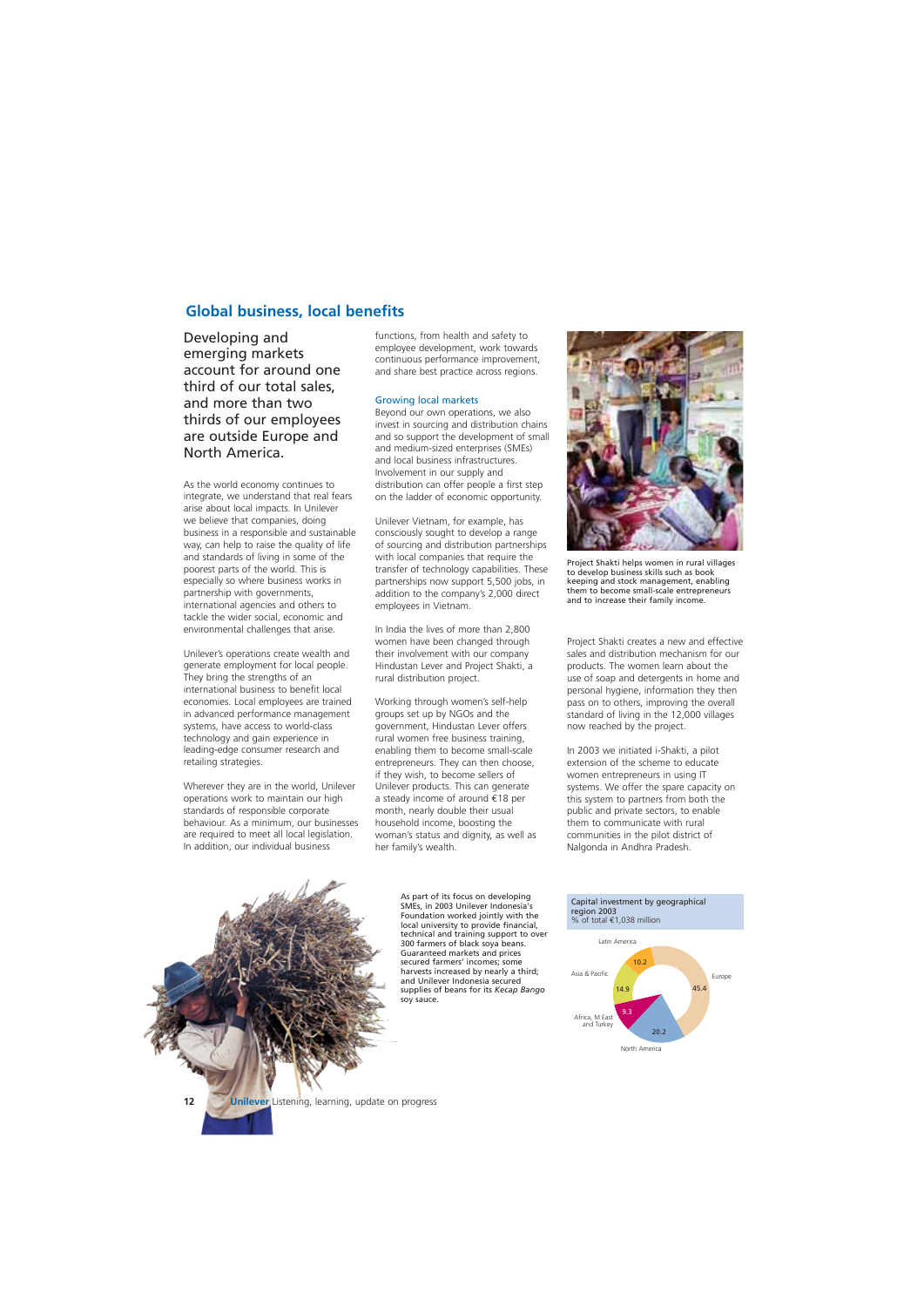# Progress report and looking forward

### This Summary Social Review provides an update on the progress we made in 2003 to achieve the commitments made in our previous Social Review.

| Commitment in<br>2002 Social Review                                                                       | Planned<br>achievement | Progress<br>in 2003                                                                    |
|-----------------------------------------------------------------------------------------------------------|------------------------|----------------------------------------------------------------------------------------|
| Consolidate learning from self-<br>assessment to select indicators<br>for future reporting                | 2004                   | Work on corporate-wide<br>indicators under<br>development for trialling<br>during 2004 |
| Issue CSR roadmap of good<br>practice, drawing on internal and<br>external expertise                      | 2003                   | Partial, to be<br>completed in 2004                                                    |
| Expand local reporting and support<br>local managers to include self-<br>assessment indicators in reports | 2003 and<br>2004       | Achieved – continuing to<br>share learning and best<br>practice                        |
| Issue guidance for managers on<br>standards for contracted suppliers                                      | 2003                   | Supplier code completed.<br>Roll-out programme to<br>first-tier suppliers 2004/5       |
| Increase transparency of performance<br>information on www.unilever.com                                   | 2004                   | Ongoing. Increasing<br>amount of information<br>available on website                   |
| Increase participation in social<br>partnerships through the Global<br>Compact and directly               | 2004                   | Ongoing – see page 6                                                                   |
| Engage with stakeholders to share and<br>keep abreast of best practice in CSR                             | Ongoing                | Ongoing – see page 6                                                                   |

#### Looking forward

In 2003 we continued to work on improving our social responsibility performance, and on providing more information about our business impacts. We recognise that this is an ongoing journey, where we do not always have the answers. We are committed to learning and to managing social responsibility as professionally as any other area of our business.

During 2004 we are working to implement group-wide key performance indicators on social responsibility, which will feed into a group-wide social review in 2005. In areas as broad as health, safety and diversity we continue to set new targets to raise our performance. While this makes sense in terms of operational improvements, it does make the definitions of performance indicators more difficult, particularly when comparing them to external measures. In the meantime, Unilever companies continue to increase local reporting on CSR performance.

Also in 2004 we aim to complete our CSR roadmap for local managers,

a longstanding goal to maximise effectiveness that is being integrated into our broader corporate strategy. We are working with our first-tier suppliers to achieve greater transparency on social and environmental standards.

We plan to increase our participation in social partnerships, including local partnerships and through the Global Compact framework. We will continue to listen to and learn from our stakeholders, and plan to develop and expand our reporting on our website in order to keep these audiences informed of progress.

#### Tell us what you think

We remain committed to sharing our experiences, to listening to the response from all those with an interest in our activities, and to making further progress. Please tell us what you think. We can be reached via Contact Us at the Environment & Society section of [www.unilever.com, w](http://www.unilever.com)here you will also find more information about our brands and activities around the world. Alternatively send your comments direct to [society.info@unilever.com.](mailto:society.info@unilever.com) 

#### External assessment

The Corporate Citizenship Company acts as a specialist adviser to international corporations that seek to improve their economic, social and environmental impacts. We have advised Unilever since 1999 on the development of its CSR strategies.

This Summary Social Review provides a limited update on progress since the last report in 2002, with latest performance data and an insight into how Unilever's worldwide assessment of social impacts is developing. It offers a perspective on some current issues of interest to key audiences and acts as a signpost to further information and case studies on the corporate website.

We have checked that the contents of this Summary Social Review are consistent with data supplied by operating companies or derived from audited financial systems. We have assessed the correctness of data trends and received satisfactory explanations where necessary. We have not verified otherwise unaudited data.

Looking forward, Unilever is committed to publishing a further social review in 2005. For a business that operates in around 100 countries, there are practical limits on the subjects and level of detail that can be reported, with a range of stakeholders to consider, local and international, governmental as well as voluntary. In our view, some trade-off between breadth and depth is inevitable. Future reports should show how the company has responded to key stakeholders' views on questions of materiality and completeness. Ultimately, social reporting can only be effective and sustained if it assists internal management as well as improves external accountability.

The Corporate Citizenship Company [www.corporate-citizenship.co.uk](http://www.corporate-citizenship.co.uk)  London, April 2004